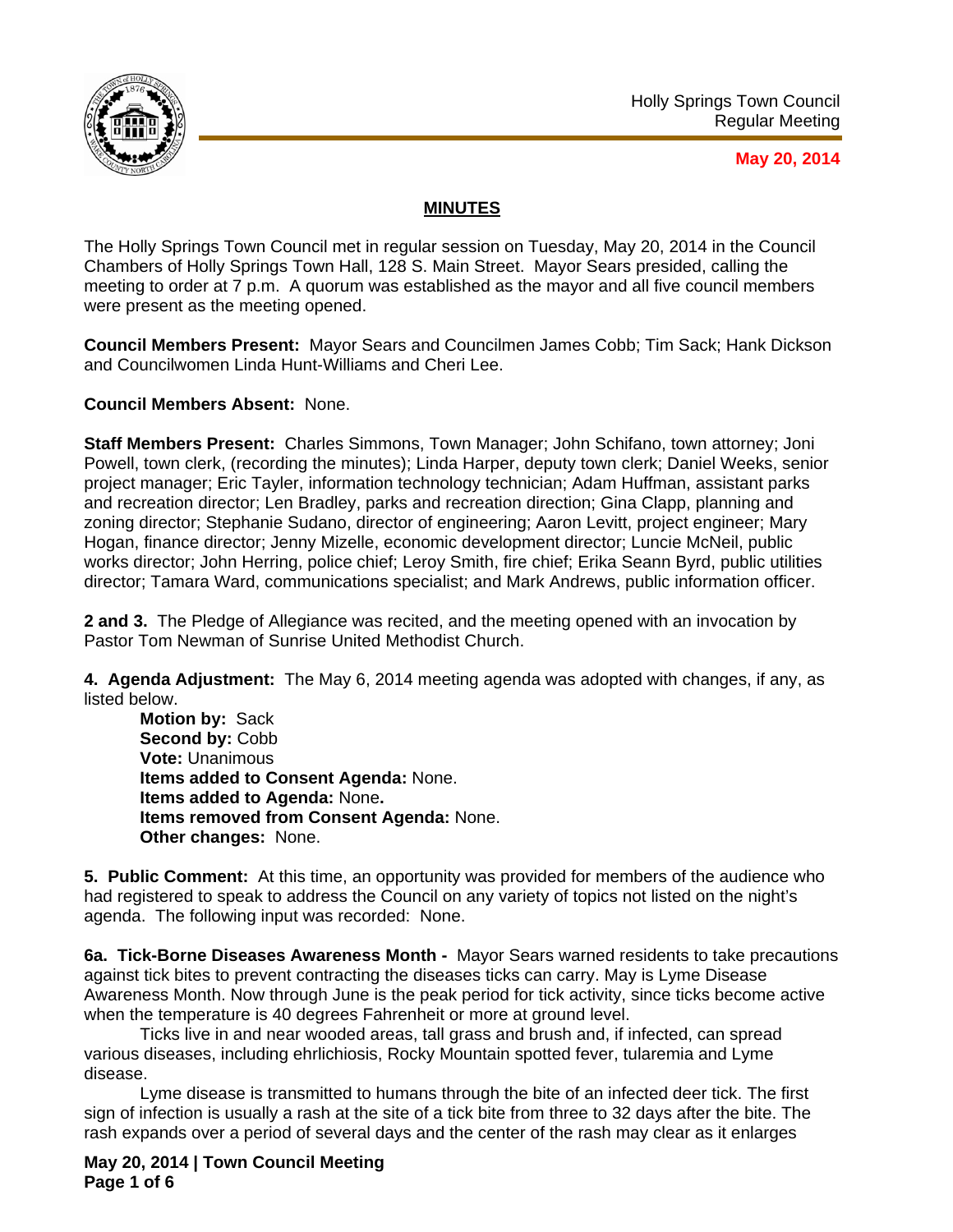resulting in what can be referred to as a "bull's eye appearance." Ticks can bite without causing discomfort and the rash is not usually painful so these rashes can be overlooked especially when they occur on areas of the body not readily noticed like on a person's back or the back of the leg. Some combination of fatigue, chills, fever, headache, muscle and joint aches and swollen lymph nodes can also occur.

 It's important for people to recognize the signs and symptoms of Lyme disease, and other tick-borne diseases, so treatment is not delayed. Antibiotics are used to treat Lyme disease. Left untreated, other signs and symptoms of the infection can occur including facial palsy, severe headaches and stiff neck, pain and weakness in the extremities, joint pain with swelling, heart palpitations and light headedness due to changes in the heartbeat.

 **Action:** None.

**7a. Permit Fee Waiver -** Scoutmaster Larry O'Neal introduced Life Scout Tanner Mizelle, a Holly Springs resident who is working on his Eagle Scout project. Tanner then addressed the Council with his request. He explained that one of the items for his project will be building an arbor at the end of a path into the 'reading garden' at Holly Springs Elementary School.

 He said, due to requirements by Wake County School Board, the Town of Holly Springs has to review and approve the structure via the filing of the Accessory/Temporary Use, Building or Structure form and this is to be submitted to the school board for their review and approval. The Eagle Project cannot move forward until the form is filed with Holly Springs and Wake County School Board.

Tanner said he is asking the Town to waive the application fee.

 **Action:** The Council approved a motion to waive all fees, including the \$75 planning permit fee, for Tanner Mizelle in association with his Eagle Scout project to construct an arbor at the end of a path at Holly Springs Elementary School.

**Motion by:** Sack **Second by:** Cobb

**7b. Novartis Update –** Mr. Chris McDonald, Novartis Vaccines and Diagnostics representative, addressed the Town Council and citizens with an update on the facility.

 Mayor Sears explained that since an announcement that Novartis may be sold, a lot of misinformation is rampant in the community.

 Mr. McDonald said that although some degree of uncertainty with the Novartis flu vaccine division on the market to be sold, the bottom line is that the facility will continue to grow, continue to employ personnel, continue to manufacture flu vaccine to meet government and private contracts and continue to pay taxes no matter whose name is on the building.

 He noted that there about 800 people employed at the expanding facility and that he is excited about the future in Holly Springs.

 Councilman Sack said that comments he has heard that the building will be an empty shell in the business park are senseless because no big company would buy the state-of-the-art Novartis facility with built-in multi-decade production contracts and then just close the building down.

**Action:** None.

**8. Consent Agenda:** The Council approved a motion to approve all items on the Consent Agenda. The motion carried following a motion by Councilman Sack, a second by Councilman Cobb and a unanimous vote. The following actions were affected:

8a. Minutes – The Council approved minutes of the Council's regular meetings held April 15, and May 6, 2014.

8b. Budget Amendment Report - The Council received monthly report of amendments to the FY 2013-14 budget approved by the town manager. *A copy of the budget amendment report is attached to these minutes.*

8c. Personnel Policy Amendment - The Council approved revisions to the Town's Personnel Policy.

**May 20, 2014 | Town Council Meeting Page 2 of 6**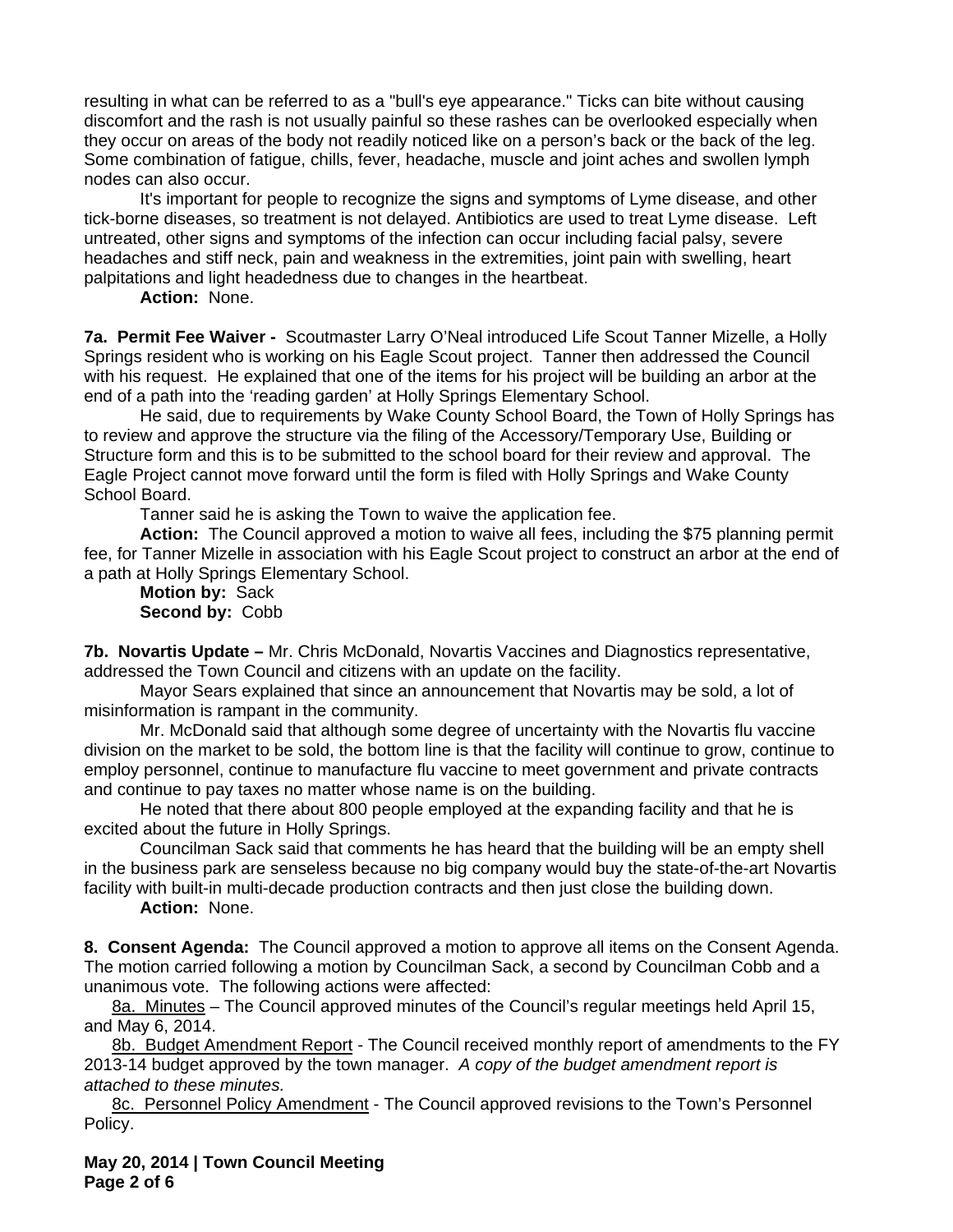8d. GPS and GIS Mapping Contract – The Council approved to enter into a contract with Withers and Ravenel to provide GPS and GIS mapping and to adopt a related budget amendment. *A copy of the budget amendment is attached to these minutes.*

8e. 08-DP-02, Bridgewater West Townhome, Phase 2, Extension – The Council granted a third six-month extension for 08-DP-02 Bridgewater West Townhomes Phase 2 to extend the expiration date from July 1, 2014 to January 1, 2015 as requested by property owner, J.D. Goldston.

8f. Set Pubic Hearing for FY 2014-15 Budget - The Council set a public hearing on the proposed FY 2014-15 budget for June 3, 2014.

**9a. Waterline Replacement Project -** Mr. Levitt said the Town is undertaking a project to upgrade the capacity of two wastewater pumping stations to be able to handle continued development in the respective drainage basins. To achieve these increased pump rates, a parallel force main pipeline has been proposed along Earp St that will convey sewage from the Sunset Ridge pump station to the Ballenridge outfall and keep it separate from sewage from the Bass Lake pump station.

 This new Earp Street force main will extend from Bass Lake Road to Blalock Street on the south side of Earp Street under the existing pavement, Mr. Levitt said. He added that Earp Street has a large variety of utilities present that will pose challenges for installation of the new 20-inch PVC force main.

 One of the utilities present is an old six-inch Asbestos Cement (A/C) waterline that was installed in the 1960s when this pipeline material was considered a standard material for waterline installations.

 Most of the A/C pipeline in the U.S. has reached or is approaching its 50-year design life and has been or is being abandoned. The Town of Holly Springs has been systematically removing A/C pipe lines from service throughout the Town. This six-inch A/C pipeline down Earp is one of the few last sections of A/C pipe still in service in Holly Springs, Mr. Levitt said.

 Removing this pipe from service will help facilitate the design and construction of the new force main down Earp Street. The new force main will no longer need to meet the minimal separation of 10 inches horizontally from this abandoned water main. We will have a significant amount of extra width along Earp Street in which we can install the new 20-inch force main which without would cause the new force main to be installed along the shoulder of the road and would significantly increase time and costs for this project.

 Abandonment of this A/C waterline is not simple since there are many branches and services that tie into the 6-inch A/C main. All branches and services will need to be disconnected from the 6-inch A/C line and reconnected to the existing 12-inch ductile iron waterline that runs parallel to the A/C main along Earp Street.

 Diehl and Phillips, our consultant on the force main project, has a proposal for developing the construction drawings to properly abandon the existing 6-inch waterline. The proposal is broken down into two phases.

 Phase one consists of the design of waterline necessary to allow the abandonment of the A/C waterlines located within 10 feet of the proposed path of the Earp Street 20-inch parallel force main. Phase 2 consists of the design of the remaining waterlines necessary to abandon the remaining A/C waterlines and to make other improvements to the Town's water system in the vicinity of Earp Street. The plan is to construct phase 1 with this force main project, then for the Engineering Department to work with the Public Works Department over time to do the phase 2 work.

**Action:** The Council approved a motion to enter a contract with Diehl & Phillips in the amount of \$47,490 for the waterline replacement project and to adopt a related budget amendment in the amount of \$52,500 to over the cost of the contract plus contingency.

**Motion by:** Sack **Second by:** Cobb **Vote:** Unanimous

**May 20, 2014 | Town Council Meeting Page 3 of 6**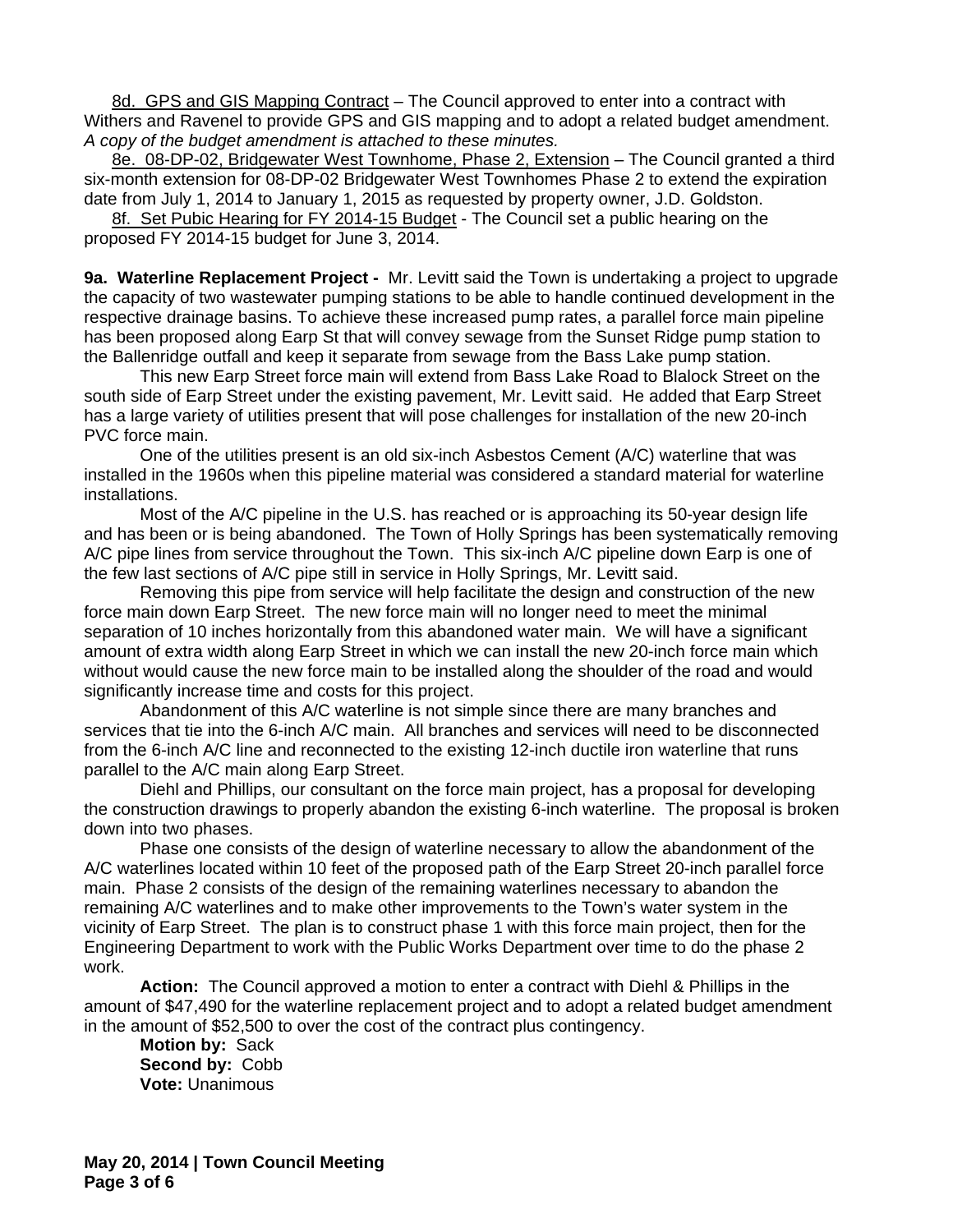**9b. Utley Creek Bio-Solid Dewatering System Project -** Mr. Byrd said that the Utley Creek water reclamation facility bio-solids output has outgrown its liquid storage tanks and needs to convert its liquid residuals into a drier, solid form. This conversion from liquid state to solid state will dramatically increase the available storage volume on site while decreasing costs to haul watery bio-solids to land application fields.

 By reducing the volume of haulable material and thus reducing the frequency of hauls, staff calculates the return on investment for this equipment to be seven years maximum.

**Action:** The Council approved a motion to approve a contract to Eberhart Construction in the amount of \$587,000 for the Utley Creek bio-solids dewatering system project and to adopt an amendment to the project budget.

**Motion by:** Williams **Second by:** Cobb **Vote:** Unanimous *A copy of budget amendment is attached to these minutes.*

**9c. Waste Industries Proposal -** Mr. Simmons said that Waste Industries is offering the Town of Holly Springs some different options for the Council to consider in an attempt to improve the company's recycling services. The company described three options for the Council's consideration.

 All of the options include the implementation of EZWaste, the Waste Industries Service Request Tracking System that will improve the communication between Town staff and WI customer service; provide tracking of service requests; provide verification that requests have been completed and current status; and prioritization of requests, based on importance as determined by the Town.

 Mr. Simmons introduced Ben Habets of Waste Industries who described some of the options that are available to the town. He said these options have been extended in other communities at a cost savings and service improvement for those communities.

- o Option 1 would be to make no changes, other than the implementation of EZWaste, with no changes in monthly costs.
- o Option 2 would be a three-year contract with a 65-gallon recycling container, weekly service with no changes in service days; an adjustment in rates based on the CPI; and EZWaste.
- o Option 3 would be a three-year contract with a 96-gallon recycling container, bi-weekly service with changes in service days; potential cost savings; and EZWaste.

 Councilman Dickson said he felt like a larger container might be hard for some to store and handle, so he would prefer Option 1.

 Councilman Sack said he thought the larger containers would be manageable for most and it would encourage folks to recycle.

 Councilwoman Lee said she has a large household and fills her existing recycling container every week so she was in favor of the larger container; but she wondered if a twice monthly collection schedule would be enough.

 Mr. Simmons said Option 3 would result in a savings for the Town, which currently subsidizes some of its solid waste collection services. The Option 3 also would avoid the Town's having to raise fees.

**Action:** The Council approved a motion to accept and implement a three-year agreement with Waste Industries following the Option 3 proposal for recycling collection service beginning July 1, 2014.

**Motion by:** Sack

**Second by:** Cobb

**Vote:** The motion carried following a 4-1 vote. Councilmen Sack and Cobb and Councilwomen Lee and Williams voted for the motion. Councilman Dickson voted against.

**May 20, 2014 | Town Council Meeting Page 4 of 6**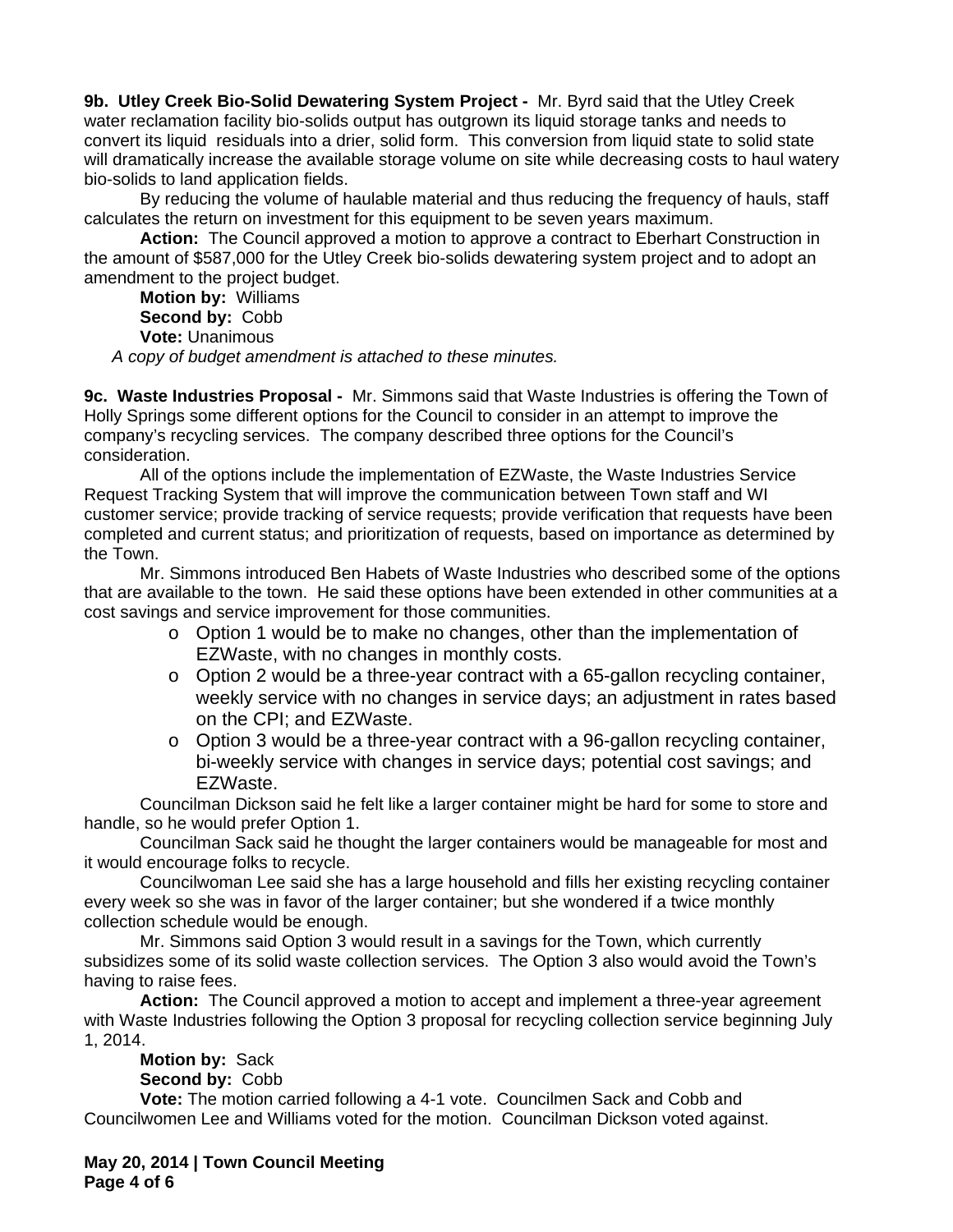**9d. FY 2013-14 Community Agency Grants -** Councilwoman Williams said the fiscal year began in July 2013 for civic groups to submit applications for funding from this year's grant program. Application packets were distributed to all groups who had requested them in 2013.

 The Council received eight applications requesting \$19,611 in funding. There is \$15,000 available in that line item.

 The committee of Council members Dickson, Williams and Lee recommended the following with room for discussion:

| <b>Agency</b>                                  |       | <b>Requested</b><br><b>Amount</b> | <b>Committee</b><br><b>Recommendation</b> |
|------------------------------------------------|-------|-----------------------------------|-------------------------------------------|
| <b>Holly Springs Women's Club</b>              |       | \$500                             | \$500                                     |
| <b>Holly Springs Community Band</b>            |       | \$2,000                           | \$2,000                                   |
| <b>Holly Springs Arts Council</b>              |       | \$1,500                           | \$1,500                                   |
| <b>Kraft Family YMCA</b>                       |       | \$500                             | \$500                                     |
| <b>Holly Springs High School PTSA</b>          |       | \$2,000                           | \$2,000                                   |
| <b>Gold Hawks Club Inc.</b>                    |       | \$2,500                           | \$2,500                                   |
| <b>Holly Springs Food Cupboard</b>             |       | \$2,500                           | \$2,500                                   |
| <b>Holly Springs High School Band Boosters</b> |       | \$5,611                           | \$2,500                                   |
| <b>Interact of Wake County</b>                 |       | \$2,500                           | \$2,500                                   |
|                                                | TOTAL | \$19,611                          | \$14,000                                  |

In discussion, Council members discussed the purpose of the grant program and why some programs are favored because they are physically located in Holly Springs.

Councilman Sack said he felt the additional \$1,000 available in the line item should be shared between two groups. He said he supported a \$500 contribution for Interact of Wake County, which he said offers a valuable service to women in the county, including those from Holly Springs.

He also suggested an extra \$500 for the Holly Springs Community Band since they do so much in the community.

Councilman Cobb said he favored the extra \$500 for Interact but holds the position that applicants should not be awarded more than the amount for which they apply.

**Action:** The Council approved a motion to award FY 2013-14 in community agency grants as follows:

**Motion by:** Sack **Second by:** Williams **Vote:** Unanimous

| <b>Agency</b>                                  |              | <b>Requested</b><br><b>Amount</b> | <b>Council</b><br><b>Award</b> |
|------------------------------------------------|--------------|-----------------------------------|--------------------------------|
| <b>Holly Springs Women's Club</b>              |              | \$500                             | \$500                          |
| <b>Holly Springs Community Band</b>            |              | \$2,000                           | \$2,500                        |
| <b>Holly Springs Arts Council</b>              |              | \$1,500                           | \$1,500                        |
| <b>Kraft Family YMCA</b>                       |              | \$500                             | \$500                          |
| <b>Holly Springs High School PTSA</b>          |              | \$2,000                           | \$2,000                        |
| <b>Gold Hawks Club Inc.</b>                    |              | \$2,500                           | \$2,500                        |
| <b>Holly Springs Food Cupboard</b>             |              | \$2,500                           | \$2,500                        |
| <b>Holly Springs High School Band Boosters</b> |              | \$5,611                           | \$2,500                        |
| <b>Interact of Wake County</b>                 |              | \$2,500                           | \$500                          |
|                                                | <b>TOTAL</b> | \$19,611                          | \$15,000                       |

**9e. North Main Athletic Complex Project -** None. This item was moved as the Council decided to address this topic in a dedicated workshop to be held in continuation of the regular meeting. The meeting was to be continued to resume at 6 p.m. May 21.